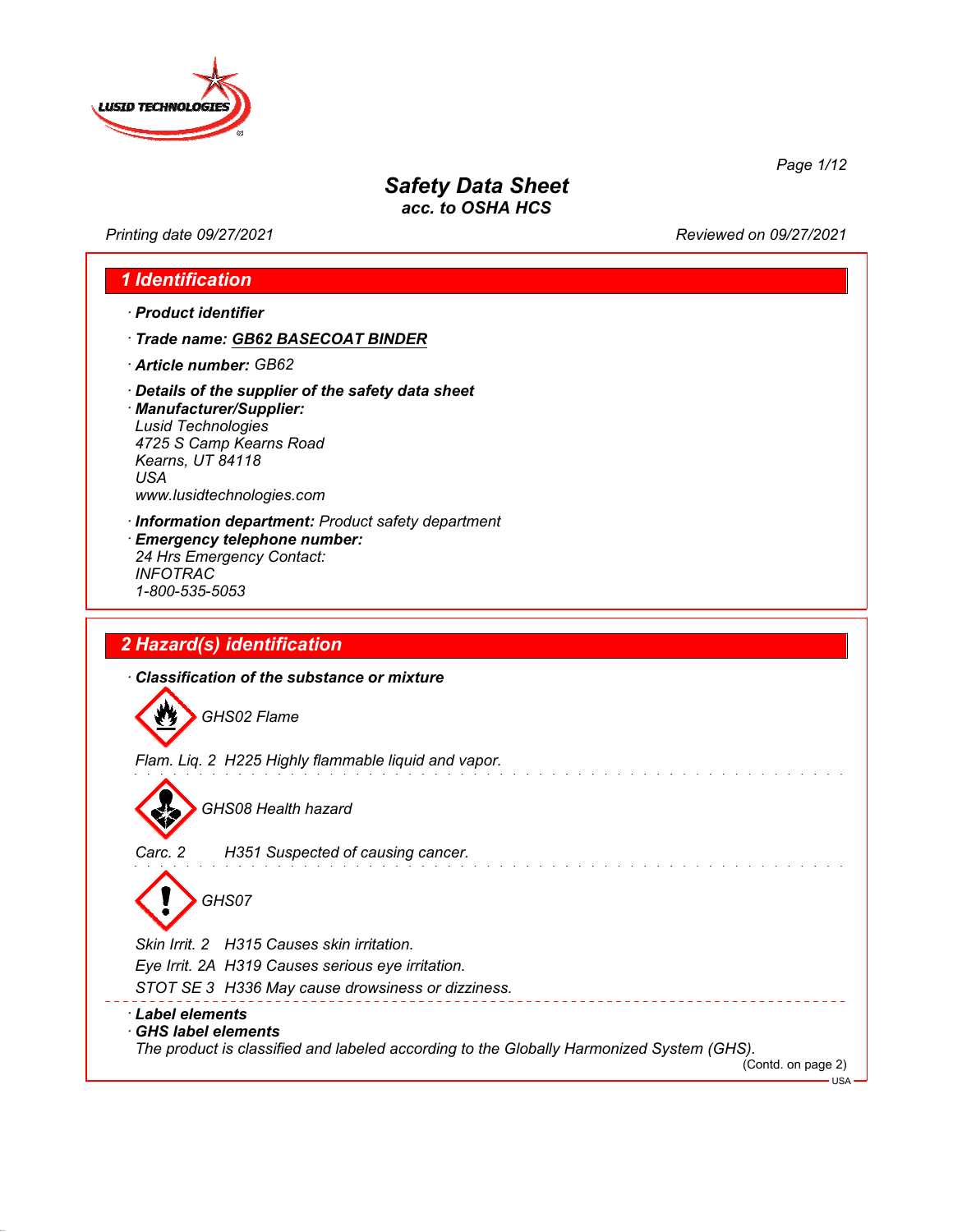*Printing date 09/27/2021 Reviewed on 09/27/2021*

*Trade name: GB62 BASECOAT BINDER*



(Contd. on page 3) USA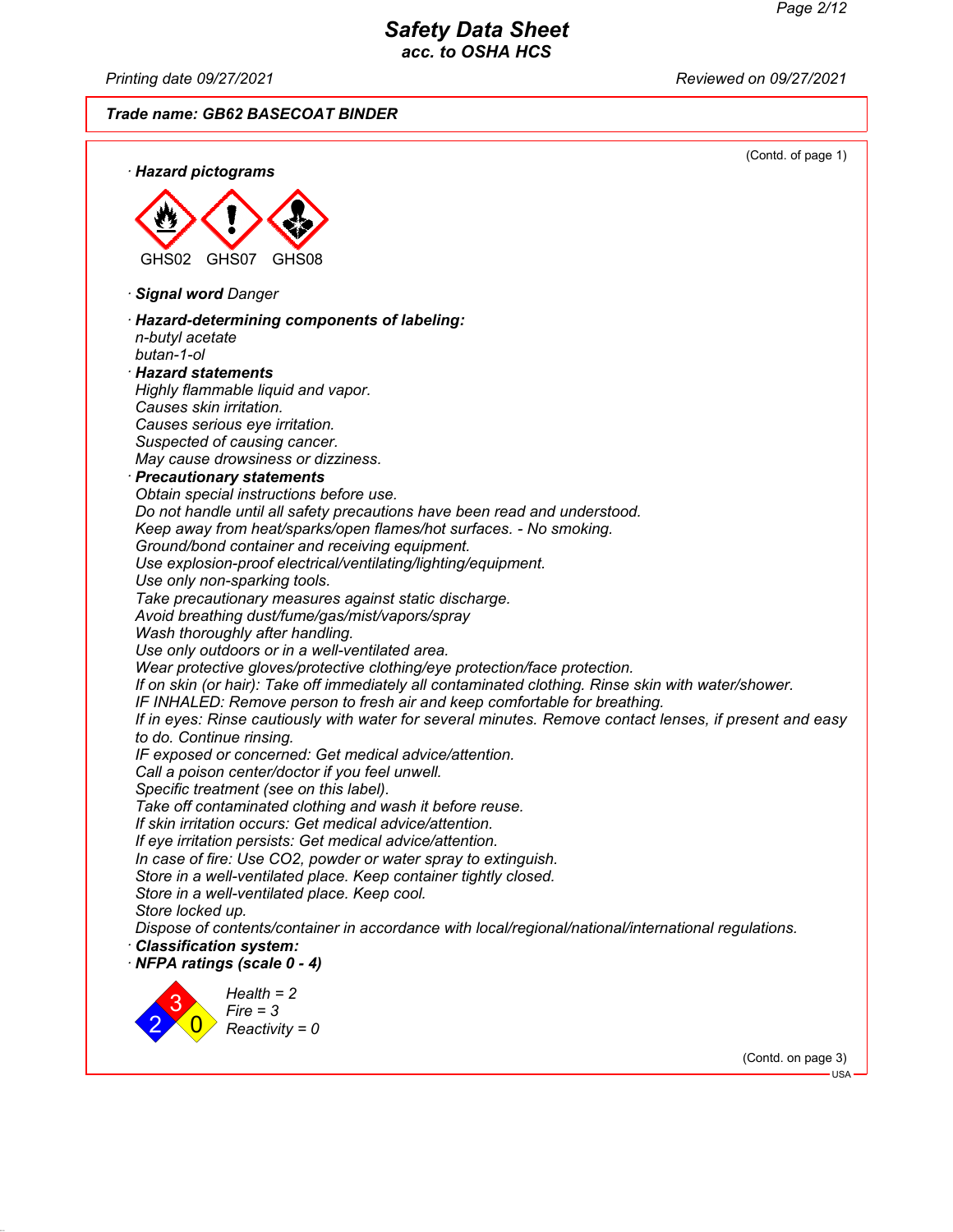*Printing date 09/27/2021 Reviewed on 09/27/2021*

#### *Trade name: GB62 BASECOAT BINDER*

(Contd. of page 2)

*· HMIS-ratings (scale 0 - 4)*



\*2 *Health = \*2 Fire = 3*

#### *· Other hazards*

*· Results of PBT and vPvB assessment*

- *· PBT: Not applicable.*
- *· vPvB: Not applicable.*

#### *3 Composition/information on ingredients*

*· Chemical characterization: Mixtures*

*· Description: Mixture of the substances listed below with nonhazardous additions.*

| · Dangerous components: |                          |             |
|-------------------------|--------------------------|-------------|
|                         | 123-86-4 n-butyl acetate | 50-100%     |
| 1330-20-7 xylene        |                          | $10 - 25%$  |
|                         | 71-36-3 butan-1-ol       | $\leq$ 2.5% |
|                         | 100-41-4 ethylbenzene    | $0$ -≤2.5%  |

#### *4 First-aid measures*

*· Description of first aid measures*

*· General information: Immediately remove any clothing soiled by the product.*

*· After inhalation: In case of unconsciousness place patient stably in side position for transportation.*

- *· After skin contact: Immediately wash with water and soap and rinse thoroughly.*
- *· After eye contact:*
- *Rinse opened eye for several minutes under running water. If symptoms persist, consult a doctor.*
- *· After swallowing: If symptoms persist consult doctor.*
- *· Information for doctor:*
- *· Most important symptoms and effects, both acute and delayed No further relevant information available.*
- *· Indication of any immediate medical attention and special treatment needed No further relevant information available.*

## *5 Fire-fighting measures*

- *· Extinguishing media*
- *· Suitable extinguishing agents:*

*CO2, extinguishing powder or water spray. Fight larger fires with water spray or alcohol resistant foam.*

- *· Special hazards arising from the substance or mixture No further relevant information available.*
- *· Advice for firefighters*
- *· Protective equipment: No special measures required.*

#### *6 Accidental release measures*

*· Personal precautions, protective equipment and emergency procedures Wear protective equipment. Keep unprotected persons away.*

(Contd. on page 4)

USA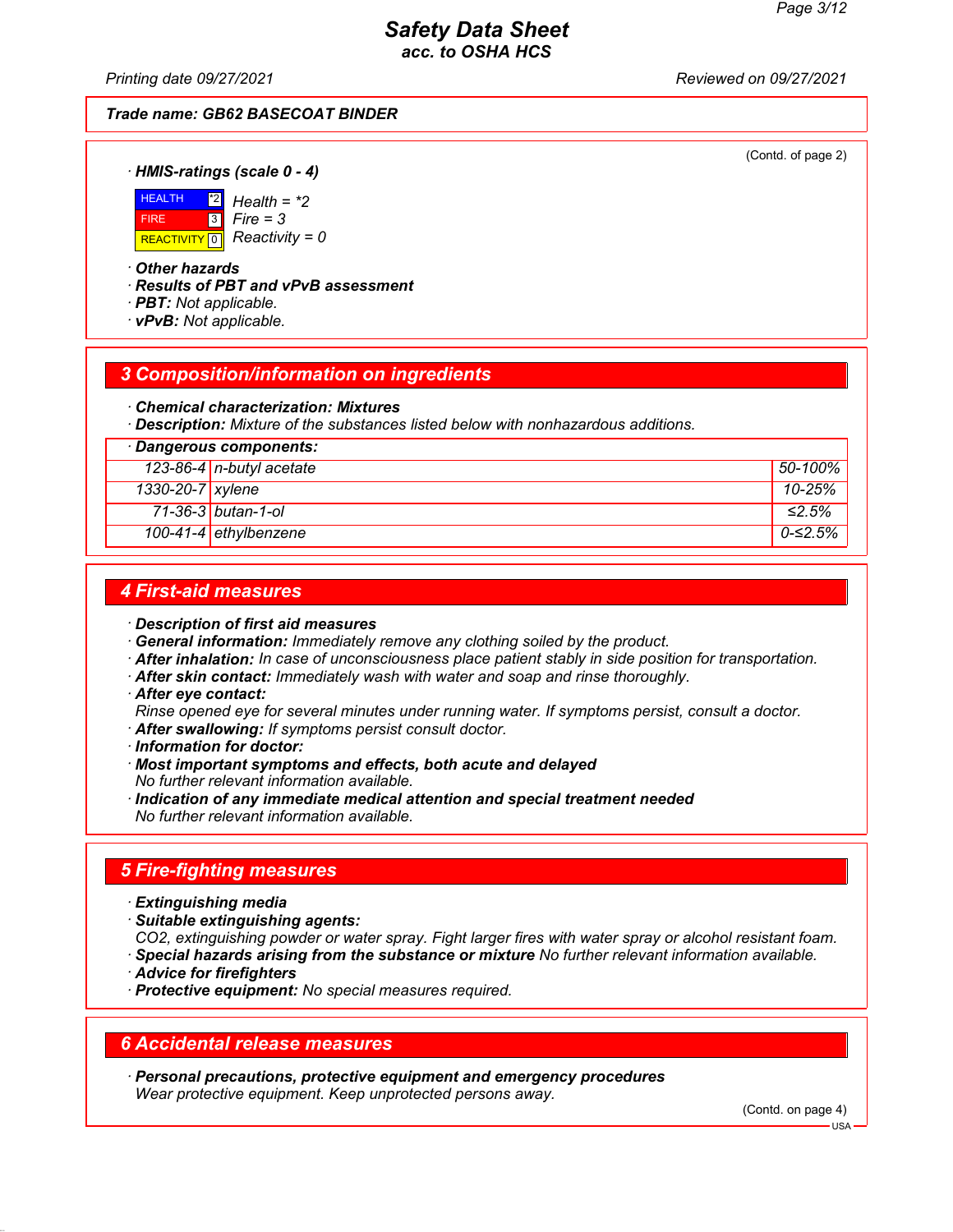*Printing date 09/27/2021 Reviewed on 09/27/2021*

#### *Trade name: GB62 BASECOAT BINDER*

|                    | <b>Environmental precautions:</b><br>Prevent seepage into sewage system, workpits and cellars.<br>Dilute with plenty of water.<br>Methods and material for containment and cleaning up:<br>Absorb with liquid-binding material (sand, diatomite, acid binders, universal binders, sawdust).<br>Dispose contaminated material as waste according to item 13.<br>Ensure adequate ventilation.<br>$\cdot$ Reference to other sections<br>See Section 7 for information on safe handling.<br>See Section 8 for information on personal protection equipment.<br>See Section 13 for disposal information.<br>· Protective Action Criteria for Chemicals | (Contd. of page 3) |
|--------------------|----------------------------------------------------------------------------------------------------------------------------------------------------------------------------------------------------------------------------------------------------------------------------------------------------------------------------------------------------------------------------------------------------------------------------------------------------------------------------------------------------------------------------------------------------------------------------------------------------------------------------------------------------|--------------------|
| $·$ PAC-1:         |                                                                                                                                                                                                                                                                                                                                                                                                                                                                                                                                                                                                                                                    |                    |
|                    | 123-86-4 n-butyl acetate                                                                                                                                                                                                                                                                                                                                                                                                                                                                                                                                                                                                                           | 5 ppm              |
| 1330-20-7 xylene   |                                                                                                                                                                                                                                                                                                                                                                                                                                                                                                                                                                                                                                                    | $130$ ppm          |
|                    | 71-36-3 butan-1-ol                                                                                                                                                                                                                                                                                                                                                                                                                                                                                                                                                                                                                                 | 60 ppm             |
|                    | 100-41-4 ethylbenzene                                                                                                                                                                                                                                                                                                                                                                                                                                                                                                                                                                                                                              | 33 ppm             |
|                    | 64-17-5 ethanol                                                                                                                                                                                                                                                                                                                                                                                                                                                                                                                                                                                                                                    | 1,800 ppm          |
| 108-88-3 toluene   |                                                                                                                                                                                                                                                                                                                                                                                                                                                                                                                                                                                                                                                    | 67 ppm             |
| $PAC-2$ :          |                                                                                                                                                                                                                                                                                                                                                                                                                                                                                                                                                                                                                                                    |                    |
|                    | 123-86-4 n-butyl acetate                                                                                                                                                                                                                                                                                                                                                                                                                                                                                                                                                                                                                           | 200 ppm            |
| 1330-20-7 xylene   |                                                                                                                                                                                                                                                                                                                                                                                                                                                                                                                                                                                                                                                    | $920*$ ppm         |
|                    | 71-36-3 butan-1-ol                                                                                                                                                                                                                                                                                                                                                                                                                                                                                                                                                                                                                                 | 800 ppm            |
|                    | 100-41-4 ethylbenzene                                                                                                                                                                                                                                                                                                                                                                                                                                                                                                                                                                                                                              | 1100* ppm          |
|                    | $64-17-5$ ethanol                                                                                                                                                                                                                                                                                                                                                                                                                                                                                                                                                                                                                                  | 3300* ppm          |
| 108-88-3 toluene   |                                                                                                                                                                                                                                                                                                                                                                                                                                                                                                                                                                                                                                                    | 560 ppm            |
| $\overline{PAC-3}$ |                                                                                                                                                                                                                                                                                                                                                                                                                                                                                                                                                                                                                                                    |                    |
|                    | 123-86-4 n-butyl acetate                                                                                                                                                                                                                                                                                                                                                                                                                                                                                                                                                                                                                           | 3000* ppm          |
| 1330-20-7 xylene   |                                                                                                                                                                                                                                                                                                                                                                                                                                                                                                                                                                                                                                                    | 2500* ppm          |
|                    | 71-36-3 butan-1-ol                                                                                                                                                                                                                                                                                                                                                                                                                                                                                                                                                                                                                                 | 8000** ppm         |
|                    | 100-41-4 ethylbenzene                                                                                                                                                                                                                                                                                                                                                                                                                                                                                                                                                                                                                              | 1800* ppm          |
|                    | 64-17-5 ethanol                                                                                                                                                                                                                                                                                                                                                                                                                                                                                                                                                                                                                                    | 15000* ppm         |
| 108-88-3 toluene   |                                                                                                                                                                                                                                                                                                                                                                                                                                                                                                                                                                                                                                                    | 3700* ppm          |
|                    |                                                                                                                                                                                                                                                                                                                                                                                                                                                                                                                                                                                                                                                    |                    |

## *7 Handling and storage*

*· Handling:*

- *· Precautions for safe handling Ensure good ventilation/exhaustion at the workplace. Open and handle receptacle with care. Prevent formation of aerosols.*
- *· Information about protection against explosions and fires: Keep ignition sources away - Do not smoke. Protect against electrostatic charges. Keep respiratory protective device available.*

*· Conditions for safe storage, including any incompatibilities*

*· Storage:*

*· Requirements to be met by storerooms and receptacles: Store in a cool location.*

(Contd. on page 5)

USA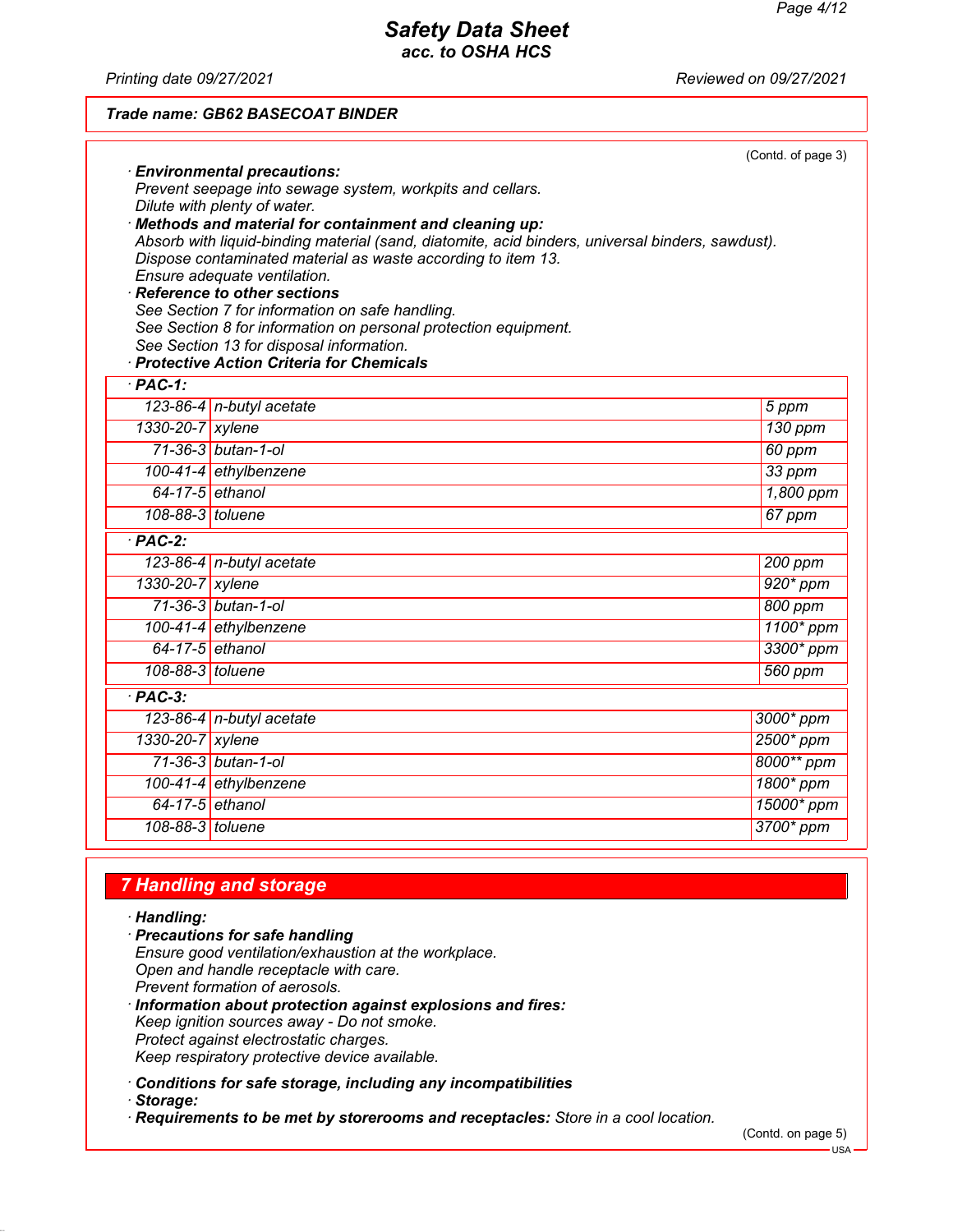(Contd. of page 4)

# *Safety Data Sheet*

*acc. to OSHA HCS*

*Printing date 09/27/2021 Reviewed on 09/27/2021*

*Trade name: GB62 BASECOAT BINDER*

- *· Information about storage in one common storage facility: Not required.*
- *· Further information about storage conditions: Keep receptacle tightly sealed. Store in cool, dry conditions in well sealed receptacles.*
- 
- *· Specific end use(s) No further relevant information available.*

## *8 Exposure controls/personal protection*

*· Additional information about design of technical systems: No further data; see item 7.*

| Control parameters |
|--------------------|
|--------------------|

| Components with limit values that require monitoring at the workplace: |                                                                                           |  |
|------------------------------------------------------------------------|-------------------------------------------------------------------------------------------|--|
|                                                                        | 123-86-4 n-butyl acetate                                                                  |  |
|                                                                        | PEL Long-term value: 710 mg/m <sup>3</sup> , 150 ppm                                      |  |
|                                                                        | REL Short-term value: 950 mg/m <sup>3</sup> , 200 ppm                                     |  |
|                                                                        | Long-term value: 710 mg/m <sup>3</sup> , 150 ppm                                          |  |
|                                                                        | TLV Short-term value: 150 ppm                                                             |  |
|                                                                        | Long-term value: 50 ppm                                                                   |  |
|                                                                        | 1330-20-7 xylene                                                                          |  |
|                                                                        | PEL Long-term value: 435 mg/m <sup>3</sup> , 100 ppm                                      |  |
|                                                                        | REL Short-term value: 655 mg/m <sup>3</sup> , 150 ppm                                     |  |
|                                                                        | Long-term value: 435 mg/m <sup>3</sup> , 100 ppm                                          |  |
|                                                                        | TLV Short-term value: (150) ppm                                                           |  |
|                                                                        | Long-term value: (100) NIC-20 ppm                                                         |  |
|                                                                        | BEI, A4                                                                                   |  |
|                                                                        | 71-36-3 butan-1-ol                                                                        |  |
|                                                                        | PEL Long-term value: 300 mg/m <sup>3</sup> , 100 ppm                                      |  |
|                                                                        | REL Ceiling limit value: 150 mg/m <sup>3</sup> , 50 ppm<br><b>Skin</b>                    |  |
|                                                                        | TLV Long-term value: 20 ppm                                                               |  |
|                                                                        | 100-41-4 ethylbenzene                                                                     |  |
|                                                                        | PEL Long-term value: 435 mg/m <sup>3</sup> , 100 ppm                                      |  |
|                                                                        | REL Short-term value: 545 mg/m <sup>3</sup> , 125 ppm                                     |  |
|                                                                        | Long-term value: 435 mg/m <sup>3</sup> , 100 ppm                                          |  |
|                                                                        | TLV Long-term value: 20 NIC-20 ppm                                                        |  |
|                                                                        | BEI, A3, NIC: OTO, BEI, A3                                                                |  |
|                                                                        | · Ingredients with biological limit values:                                               |  |
|                                                                        | 1330-20-7 xylene                                                                          |  |
|                                                                        | BEI 1.5 g/g creatinine                                                                    |  |
|                                                                        | Medium: urine                                                                             |  |
|                                                                        | Time: end of shift                                                                        |  |
|                                                                        | Parameter: Methylhippuric acids                                                           |  |
|                                                                        | 100-41-4 ethylbenzene                                                                     |  |
|                                                                        | BEI 0.15 g/g creatinine                                                                   |  |
|                                                                        | Medium: urine<br>Time: end of shift at end of workweek                                    |  |
|                                                                        | Parameter: Sum of mandelic acid and phenylglyoxylic acid (nonspecific)                    |  |
|                                                                        | Additional information: The lists that were valid during the creation were used as basis. |  |
|                                                                        | (Contd. on page 6)                                                                        |  |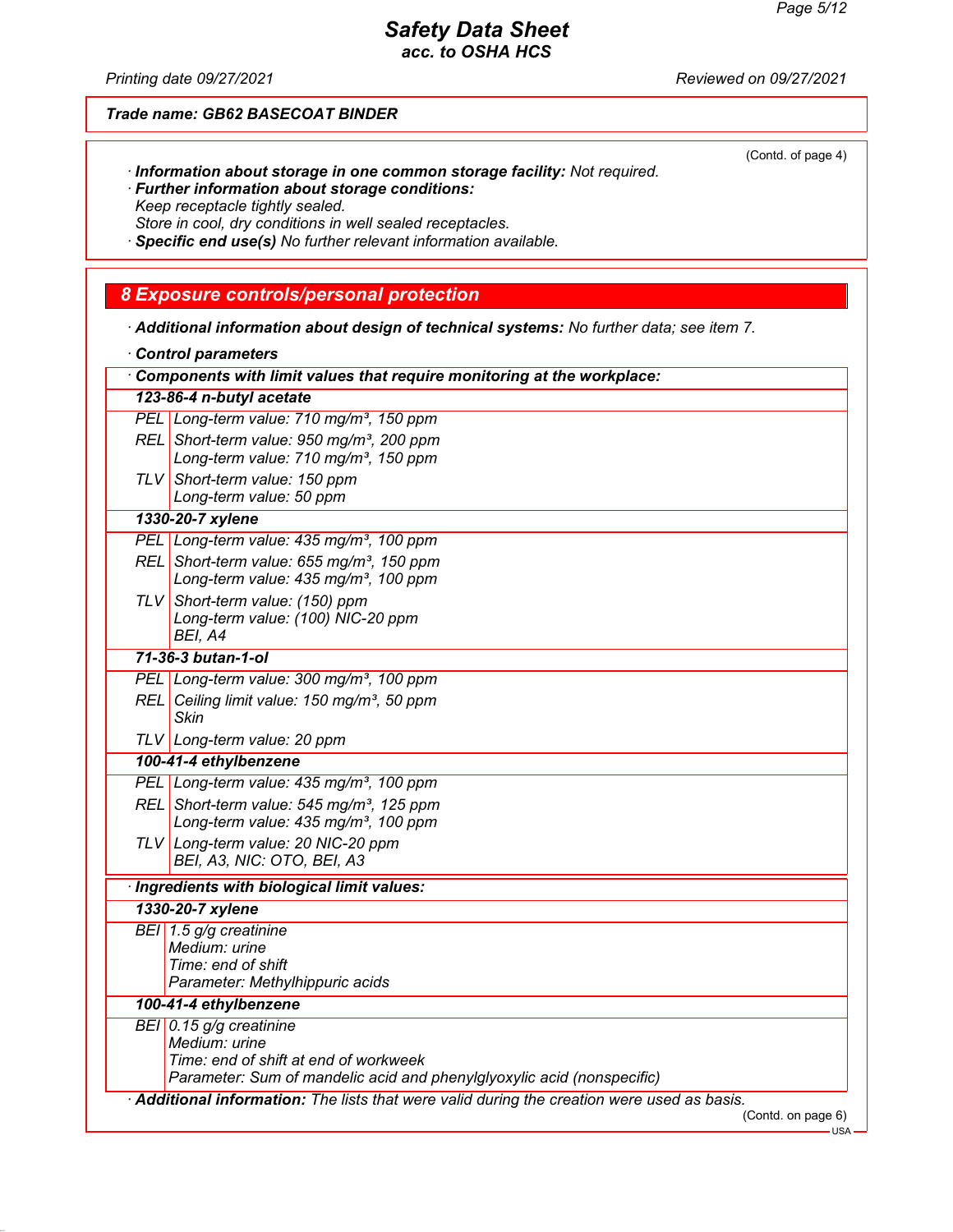*Printing date 09/27/2021 Reviewed on 09/27/2021*

#### *Trade name: GB62 BASECOAT BINDER*

(Contd. of page 5)

- *· Exposure controls*
- *· Personal protective equipment:*
- *· General protective and hygienic measures: Keep away from foodstuffs, beverages and feed. Immediately remove all soiled and contaminated clothing. Wash hands before breaks and at the end of work. Store protective clothing separately. Avoid contact with the eyes and skin.*
- *· Breathing equipment:*

*In case of brief exposure or low pollution use respiratory filter device. In case of intensive or longer exposure use respiratory protective device that is independent of circulating air.*

*· Protection of hands:*



*Protective gloves*

*The glove material has to be impermeable and resistant to the product/ the substance/ the preparation. Due to missing tests no recommendation to the glove material can be given for the product/ the preparation/ the chemical mixture.*

*Selection of the glove material on consideration of the penetration times, rates of diffusion and the degradation*

*· Material of gloves*

*The selection of the suitable gloves does not only depend on the material, but also on further marks of quality and varies from manufacturer to manufacturer. As the product is a preparation of several substances, the resistance of the glove material can not be calculated in advance and has therefore to be checked prior to the application.*

*· Penetration time of glove material*

*The exact break through time has to be found out by the manufacturer of the protective gloves and has to be observed.*

*· Eye protection:*



*Tightly sealed goggles*

| 9 Physical and chemical properties                                                                                                                    |                                                                                   |                                               |
|-------------------------------------------------------------------------------------------------------------------------------------------------------|-----------------------------------------------------------------------------------|-----------------------------------------------|
| · Information on basic physical and chemical properties<br><b>General Information</b><br>Appearance:<br>Form:<br>Color:<br>∙ Odor:<br>Odor threshold: | Liquid<br>According to product specification<br>Characteristic<br>Not determined. |                                               |
| · pH-value:                                                                                                                                           | Not determined (pH N/A in solvent coatings)                                       |                                               |
| Change in condition<br><b>Melting point/Melting range:</b><br><b>Boiling point/Boiling range:</b>                                                     | Undetermined.<br>124-128 °C (255.2-262.4 °F)                                      |                                               |
| · Flash point:                                                                                                                                        | 15 °C (59 °F)                                                                     |                                               |
|                                                                                                                                                       |                                                                                   | (Contd. on page 7)<br>$ \frac{1}{\mathsf{S}}$ |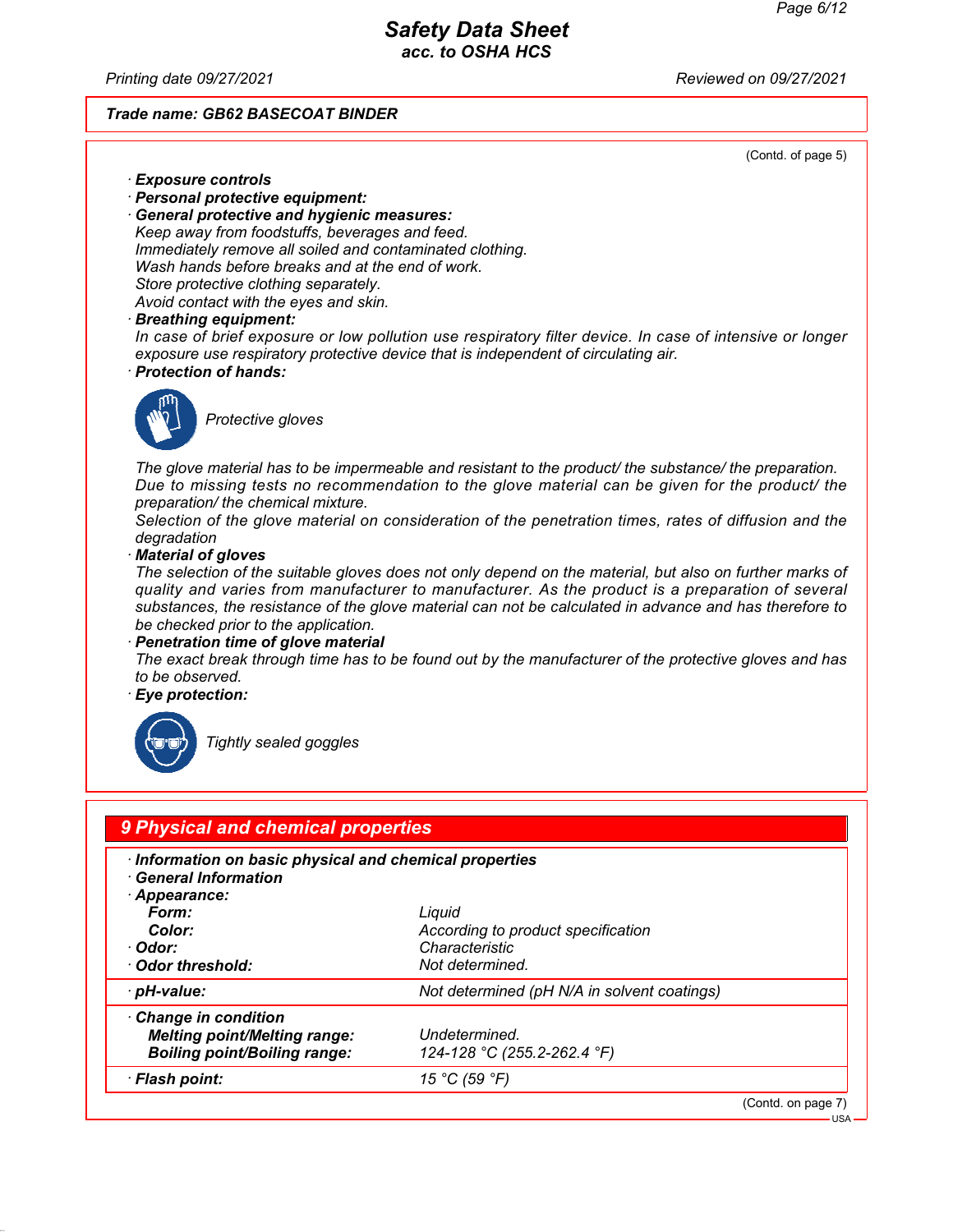*Printing date 09/27/2021 Reviewed on 09/27/2021*

#### *Trade name: GB62 BASECOAT BINDER*

|                                                                                                       | (Contd. of page 6)                                                                                                  |
|-------------------------------------------------------------------------------------------------------|---------------------------------------------------------------------------------------------------------------------|
| · Flammability (solid, gaseous):                                                                      | Not applicable.                                                                                                     |
| Decomposition temperature:                                                                            | Not determined.                                                                                                     |
| · Auto igniting:                                                                                      | Product is not selfigniting.                                                                                        |
| Danger of explosion:                                                                                  | Product is not explosive. However, formation of explosive air/<br>vapor mixtures are possible.                      |
| · Explosion limits:<br>Lower:<br><b>Upper:</b>                                                        | 1.1 Vol %<br>7.5 Vol %                                                                                              |
| $\cdot$ Vapor pressure at 20 °C (68 °F):                                                              | 10.7 hPa (8 mm Hg)                                                                                                  |
| $\cdot$ Density at 20 °C (68 °F):<br>· Relative density<br>· Vapor density<br><b>Evaporation rate</b> | >0.9184-<0.9215 g/cm <sup>3</sup> (>7.664-<7.6899 lbs/gal)<br>Not determined.<br>Not determined.<br>Not determined. |
| · Solubility in / Miscibility with<br>Water:                                                          | Fully miscible.                                                                                                     |
| · Partition coefficient (n-octanol/water): Not determined.                                            |                                                                                                                     |
| · Viscosity:<br>Dynamic:<br><b>Kinematic:</b>                                                         | Not determined.<br>Not determined.                                                                                  |
| · Solvent content:<br><b>Organic solvents:</b><br><b>VOC content:</b>                                 | $≥85 - < 85.2%$<br>$≥85.05$ -<85.18 %<br>751.3 g/l / 6.27 lb/gal                                                    |
| <b>Solids content:</b>                                                                                | 14.9%                                                                                                               |
| <b>Other information</b>                                                                              | No further relevant information available.                                                                          |

## *10 Stability and reactivity*

*· Reactivity No further relevant information available.*

- *· Chemical stability*
- *· Thermal decomposition / conditions to be avoided: No decomposition if used according to specifications.*
- *· Possibility of hazardous reactions No dangerous reactions known.*
- *· Conditions to avoid No further relevant information available.*
- *· Incompatible materials: No further relevant information available.*
- *· Hazardous decomposition products: No dangerous decomposition products known.*

#### *11 Toxicological information*

- *· Information on toxicological effects*
- *· Acute toxicity:*
- *· LD/LC50 values that are relevant for classification:*

*1330-20-7 xylene*

*Oral LD50 4,300 mg/kg (rat)*

(Contd. on page 8)

USA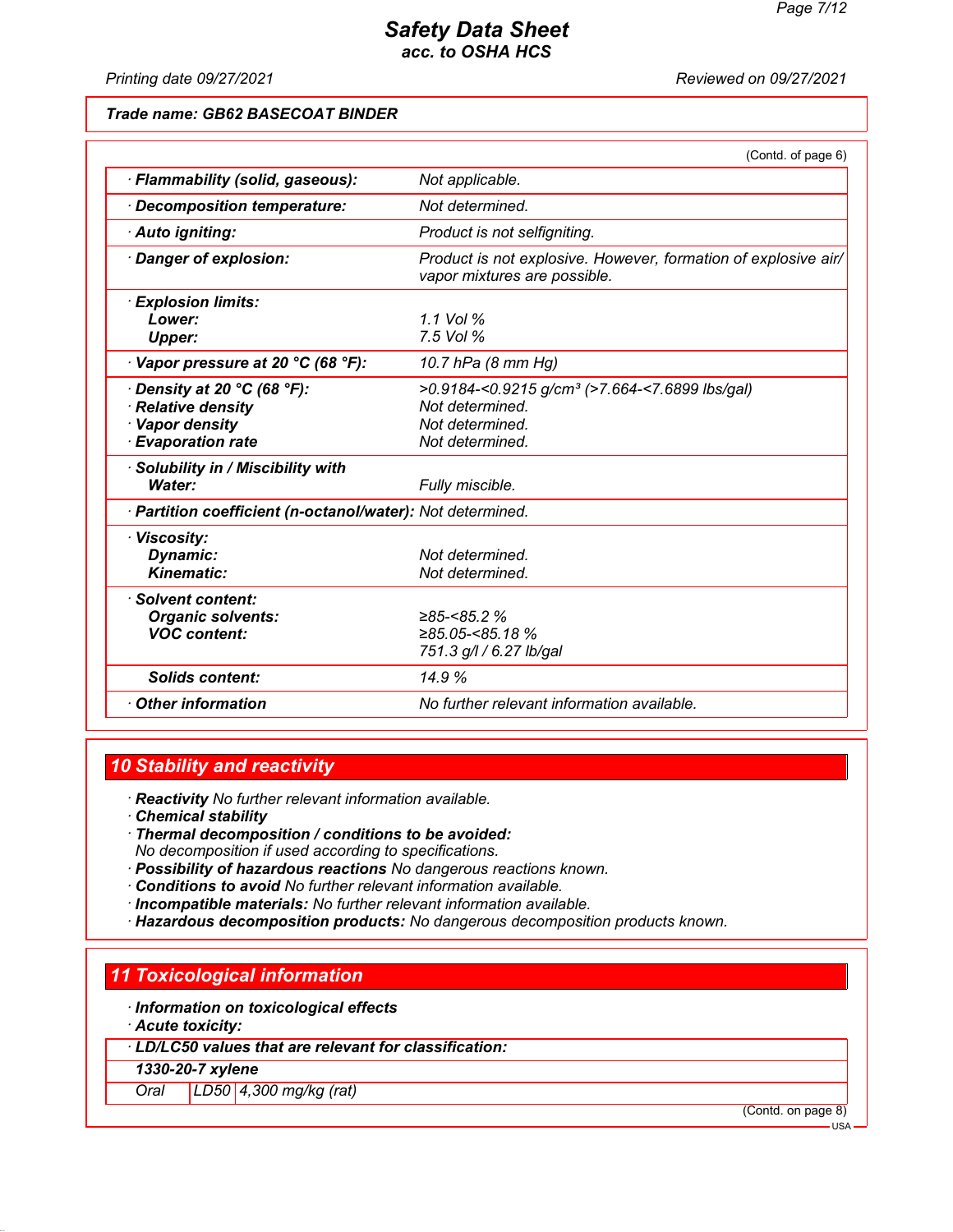*Printing date 09/27/2021 Reviewed on 09/27/2021*

#### *Trade name: GB62 BASECOAT BINDER*

(Contd. of page 7)

#### *Dermal LD50 2,000 mg/kg (rabbit) · Primary irritant effect:*

*· on the skin: Irritant to skin and mucous membranes.*

*· on the eye: Irritating effect.*

*· Sensitization: No sensitizing effects known.*

*· Additional toxicological information: The product shows the following dangers according to internally approved calculation methods for preparations: Irritant*

*· Carcinogenic categories*

*· IARC (International Agency for Research on Cancer)*

*1330-20-7 xylene 3* 

*100-41-4 ethylbenzene 2B*

*64-17-5 ethanol 1* 

*108-88-3 toluene 3* 

*· NTP (National Toxicology Program)*

*None of the ingredients is listed.*

*· OSHA-Ca (Occupational Safety & Health Administration)*

*None of the ingredients is listed.*

# *12 Ecological information*

- *· Toxicity*
- *· Aquatic toxicity: No further relevant information available.*
- *· Persistence and degradability No further relevant information available.*
- *· Behavior in environmental systems:*
- *· Bioaccumulative potential No further relevant information available.*
- *· Mobility in soil No further relevant information available.*
- *· Additional ecological information:*
- *· General notes: Not hazardous for water.*
- *· Results of PBT and vPvB assessment*
- *· PBT: Not applicable.*
- *· vPvB: Not applicable.*
- *· Other adverse effects No further relevant information available.*

## *13 Disposal considerations*

*· Waste treatment methods*

*· Recommendation:*

*Must not be disposed of together with household garbage. Do not allow product to reach sewage system.*

- *· Uncleaned packagings:*
- *· Recommendation: Disposal must be made according to official regulations.*
- *· Recommended cleansing agent: Water, if necessary with cleansing agents.*

(Contd. on page 9)

USA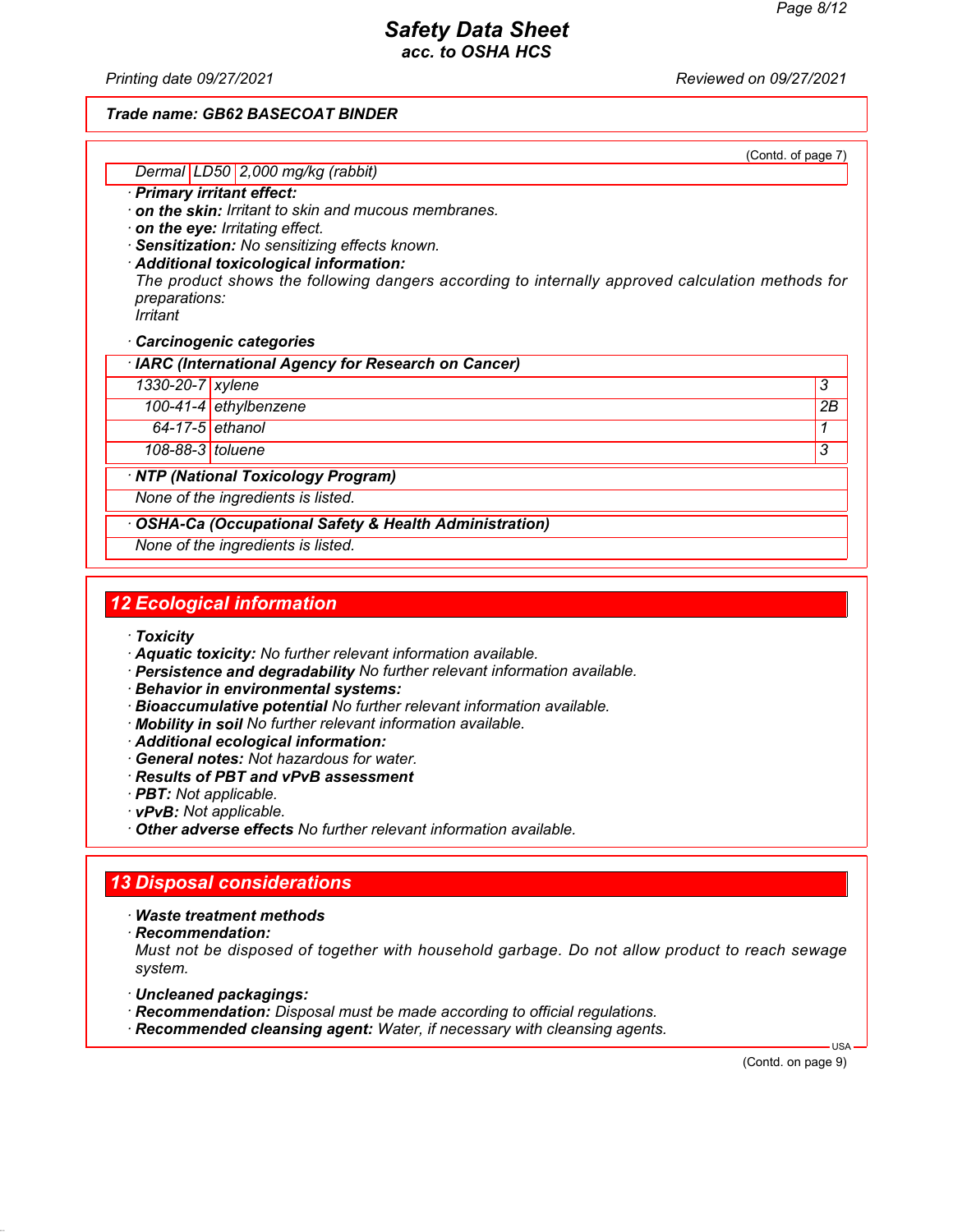*Printing date 09/27/2021 Reviewed on 09/27/2021*

## *Trade name: GB62 BASECOAT BINDER*

(Contd. of page 8)

| <b>14 Transport information</b>                                                                                           |                                                                                                                       |
|---------------------------------------------------------------------------------------------------------------------------|-----------------------------------------------------------------------------------------------------------------------|
| $\cdot$ UN-Number<br>· DOT, IMDG, IATA                                                                                    | <b>UN1263</b>                                                                                                         |
| · UN proper shipping name<br>$\cdot$ DOT<br>$\cdot$ IMDG, IATA                                                            | Paint<br><b>PAINT</b>                                                                                                 |
| · Transport hazard class(es)<br>$\cdot$ DOT                                                                               |                                                                                                                       |
|                                                                                                                           |                                                                                                                       |
| · Class                                                                                                                   | 3 Flammable liquids                                                                                                   |
| · Label                                                                                                                   | 3                                                                                                                     |
| $\cdot$ IMDG, IATA                                                                                                        |                                                                                                                       |
| · Class<br>· Label                                                                                                        | 3 Flammable liquids<br>3                                                                                              |
| · Packing group<br>· DOT, IMDG, IATA                                                                                      | $^{\prime\prime}$                                                                                                     |
| · Environmental hazards:                                                                                                  | Not applicable.                                                                                                       |
| · Special precautions for user<br>· Hazard identification number (Kemler code): 33<br>· EMS Number:<br>· Stowage Category | Warning: Flammable liquids<br>$F-E, S-E$<br>в                                                                         |
| · Transport in bulk according to Annex II of<br><b>MARPOL73/78 and the IBC Code</b>                                       | Not applicable.                                                                                                       |
| · Transport/Additional information:                                                                                       |                                                                                                                       |
| $\cdot$ DOT<br><b>Quantity limitations</b>                                                                                | On passenger aircraft/rail: 5 L<br>On cargo aircraft only: 60 L                                                       |
| · IMDG<br>· Limited quantities (LQ)<br><b>Excepted quantities (EQ)</b>                                                    | 5L<br>Code: E2<br>Maximum net quantity per inner packaging: 30 ml<br>Maximum net quantity per outer packaging: 500 ml |
| · UN "Model Regulation":                                                                                                  | <b>UN 1263 PAINT, 3, II</b>                                                                                           |

## *15 Regulatory information*

*· Safety, health and environmental regulations/legislation specific for the substance or mixture No further relevant information available.*

<sup>(</sup>Contd. on page 10)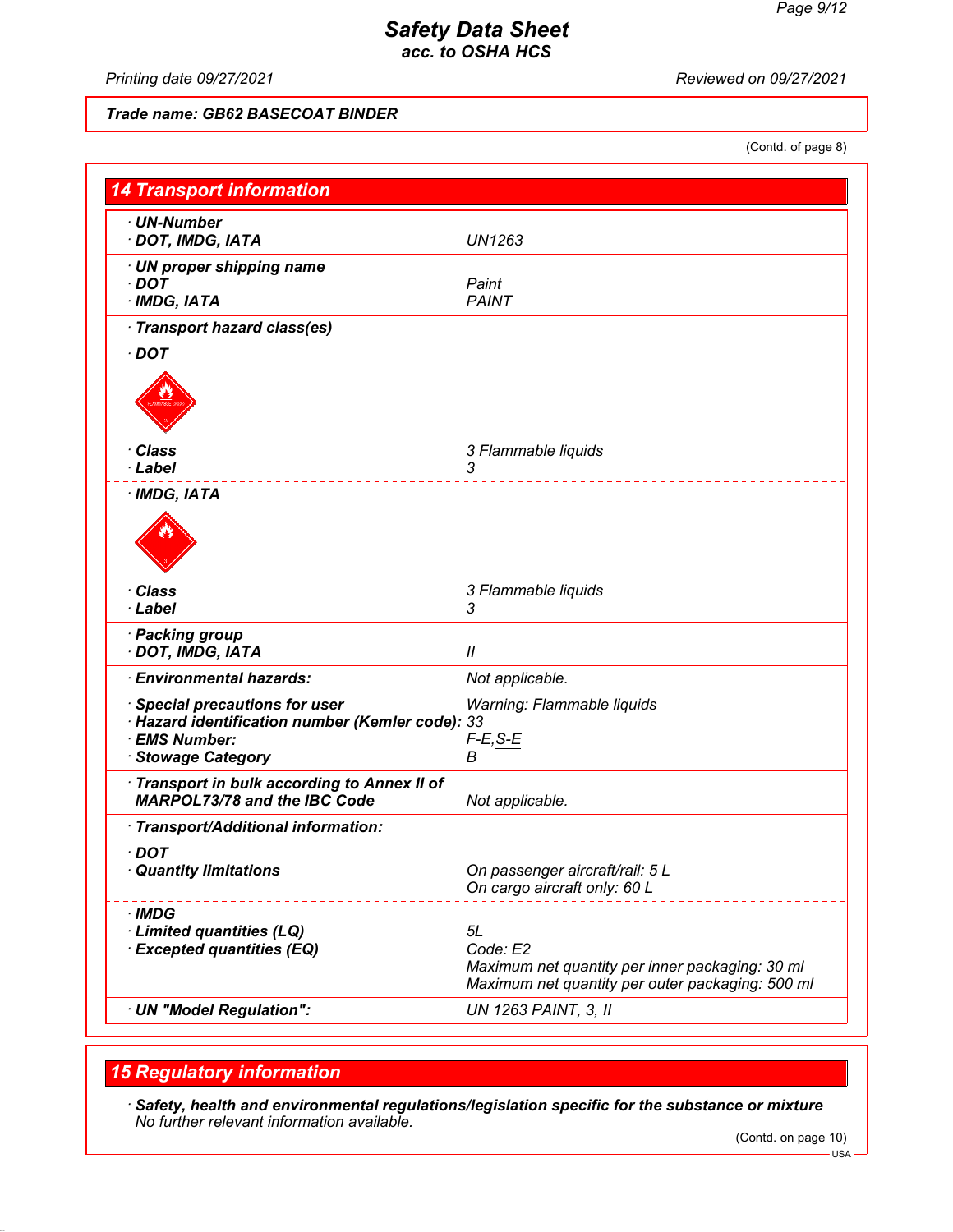*Printing date 09/27/2021 Reviewed on 09/27/2021*

*Trade name: GB62 BASECOAT BINDER*

| · Sara           |                                                                    | (Contd. of page 9) |
|------------------|--------------------------------------------------------------------|--------------------|
|                  | · Section 355 (extremely hazardous substances):                    |                    |
|                  | None of the ingredients is listed.                                 |                    |
|                  |                                                                    |                    |
|                  | · Section 313 (Specific toxic chemical listings):                  |                    |
| 1330-20-7 xylene |                                                                    |                    |
|                  | 71-36-3 butan-1-ol                                                 |                    |
| 108-88-3 toluene | 100-41-4 ethylbenzene                                              |                    |
|                  |                                                                    |                    |
|                  | · TSCA (Toxic Substances Control Act):                             |                    |
|                  | All components have the value ACTIVE.                              |                    |
|                  | · Hazardous Air Pollutants                                         |                    |
| 1330-20-7 xylene |                                                                    |                    |
|                  | 100-41-4 ethylbenzene                                              |                    |
| 108-88-3 toluene |                                                                    |                    |
| · Proposition 65 |                                                                    |                    |
|                  | Chemicals known to cause cancer:                                   |                    |
|                  | 100-41-4 ethylbenzene                                              |                    |
|                  | Chemicals known to cause reproductive toxicity for females:        |                    |
|                  | None of the ingredients is listed.                                 |                    |
|                  | Chemicals known to cause reproductive toxicity for males:          |                    |
|                  | None of the ingredients is listed.                                 |                    |
|                  | Chemicals known to cause developmental toxicity:                   |                    |
| 64-17-5 ethanol  |                                                                    |                    |
| 108-88-3 toluene |                                                                    |                    |
|                  | · Carcinogenic categories                                          |                    |
|                  | <b>EPA (Environmental Protection Agency)</b>                       |                    |
| 1330-20-7 xylene |                                                                    |                    |
|                  | 71-36-3 butan-1-ol                                                 | D                  |
|                  | 100-41-4 ethylbenzene                                              | D                  |
| 108-88-3 toluene |                                                                    | $\overline{1}$     |
|                  | TLV (Threshold Limit Value)                                        |                    |
| 1330-20-7 xylene |                                                                    | A4                 |
|                  | 100-41-4 ethylbenzene                                              | $\overline{A3}$    |
| 64-17-5 ethanol  |                                                                    | $\overline{A3}$    |
| 108-88-3 toluene |                                                                    | A4                 |
|                  | · NIOSH-Ca (National Institute for Occupational Safety and Health) |                    |
|                  | None of the ingredients is listed.                                 |                    |
|                  | <b>GHS label elements</b>                                          |                    |

 $-$ USA $\cdot$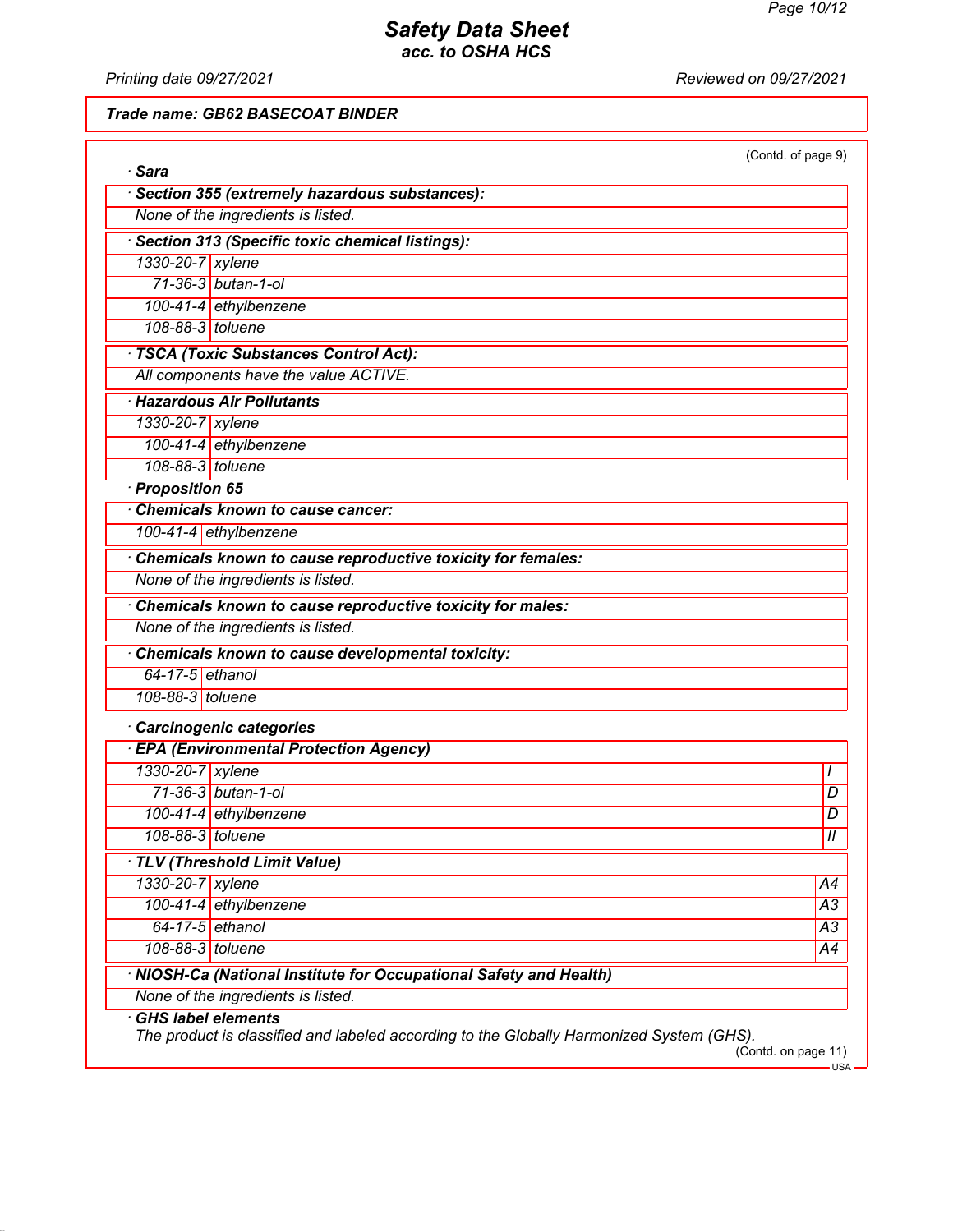*Printing date 09/27/2021 Reviewed on 09/27/2021*

*Trade name: GB62 BASECOAT BINDER*



#### *16 Other information*

*This information is based on our present knowledge. However, this shall not constitute a guarantee for any specific product features and shall not establish a legally valid contractual relationship.*

- *· Department issuing SDS: Environment protection department.*
- *· Contact: Product Safety Dept.*

*· Date of preparation / last revision 09/27/2021 / -*

(Contd. on page 12)

USA